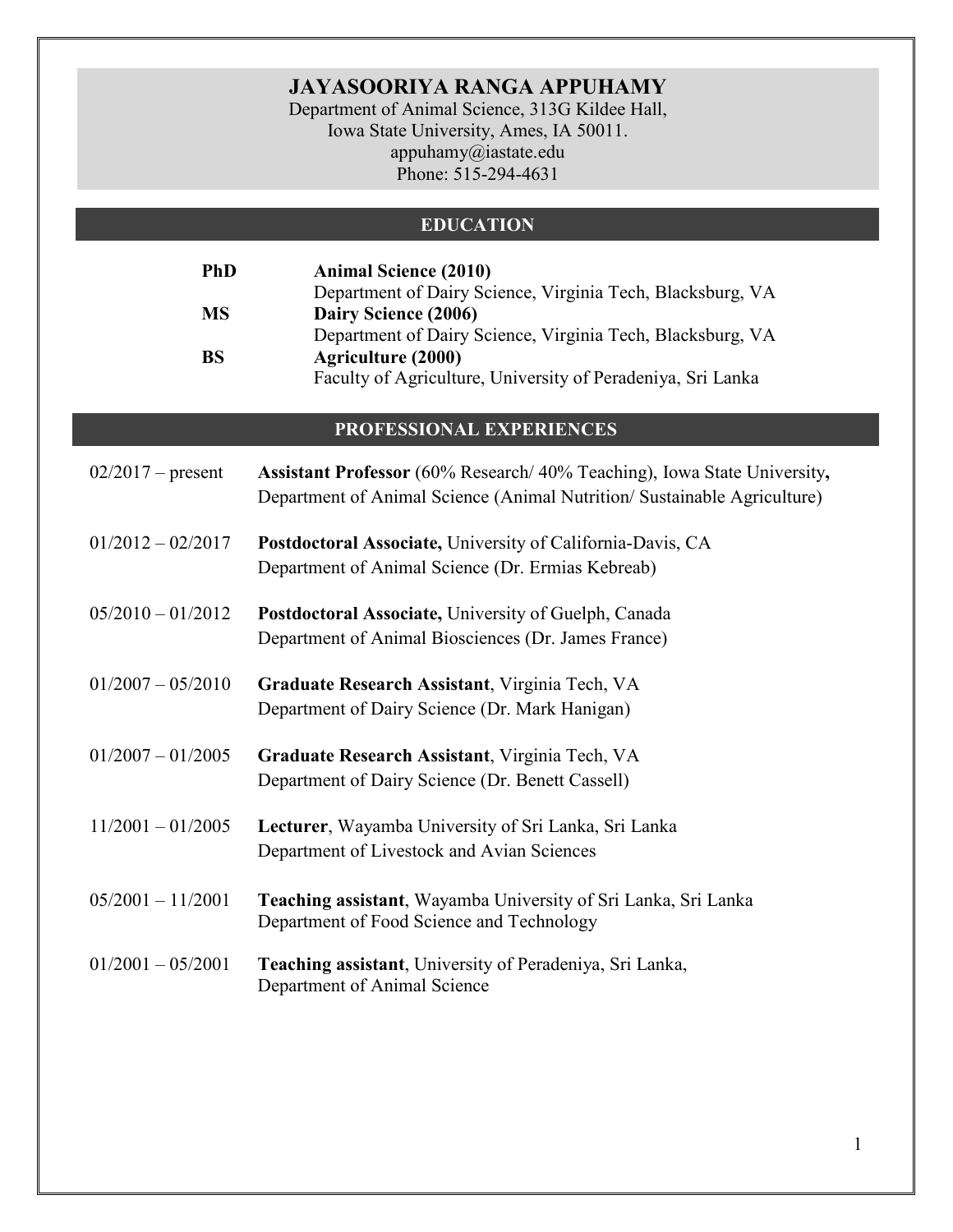#### **AWARDS**

- Outstanding Young Alumni in Dairy Science, College of Agriculture and Life Sciences' Alumni Awards (2019), Virginia Tech, Blacksburg VA
- ASAS travel grant to the European Association of Animal Production (EAAP) meetings (2015)
- The second runner-up, Ph.D. student oral competition (2009), ADSA-ASAS Joint Annual Meeting, Québec, Canada
- David W. Francis and Lillian Francis Scholarship recipient (2007), College of Agriculture and Life Sciences, Virginia Tech, Blacksburg, VA
- Outstanding MS thesis award (2006), Sigma-Xi chapter at Virginia Tech, Blacksburg, VA
- Outstanding undergraduate student in Animal Science (2000), General Convocation at University of Peradeniya, Sri Lanka

#### **TEACHING**

#### **Department of Animal Science at Iowa State University**

| Year     | Course Title                                             | $#$ Students | Credits | Contribution    |
|----------|----------------------------------------------------------|--------------|---------|-----------------|
| 2017-S   | ANS 319 Animal Nutrition                                 | 143          | 3       | 33%             |
| $2017-F$ | ANS 319 Animal Nutrition                                 | 185          | 3       | 15%             |
| 2018-S   | ANS 319 Animal Nutrition                                 | 126          | 3       | 100%            |
|          | ANS 520 Digestive Physiology and Metabolism of Ruminants | 13           | 3       | 40%             |
| 2018-F   | ANS 496 Agriculture Systems of New Zealand               | 21           | 2       | 20%             |
| 2019-S   | ANS 319 Animal Nutrition                                 | 144          | 3       | 100%            |
|          | ANS 214 Domestic Animal Physiology                       |              | --      | A guest lecture |
| 2019-F   | ANS 515 Integrated Crop and Livestock Production Systems | 10           | 3       | 50%             |
|          | ANS 434 Dairy System Management                          |              | $- -$   | A guest lecture |
| 2020-S   | ANS 319 Animal Nutrition                                 | 131          | 3       | 100%            |
|          | ANS 520 Digestive Physiology and Metabolism of Ruminants | 15           | 3       | 40%             |

 $*UGD =$  undergraduate;  $GD =$  graduate

#### *Undergraduate advising*

|                                  | 2017-2018 2018-2019 2019-2020 |  |
|----------------------------------|-------------------------------|--|
| Number of undergraduate advisees |                               |  |

#### **Department of Animal Science at University of California-Davis**

| Year        |       | Level Course Title                                  | $\#$ Students | Credits | Contribution    |
|-------------|-------|-----------------------------------------------------|---------------|---------|-----------------|
| 2015-S      | UGD - | ANS 112 Sustainable Animal Agriculture              | $- -$         |         | A guest lecture |
| 2015-S      | GD    | AGB 250 Mathematical Modeling in Biological Systems |               |         | 25%             |
| 2016-S      | GD    | AGB 250 Mathematical Modeling in Biological Systems |               |         | 25%             |
| $+T$ $\sim$ |       | $\sim$ $\sim$                                       |               |         |                 |

 $*UGD =$  undergraduate;  $GD =$  graduate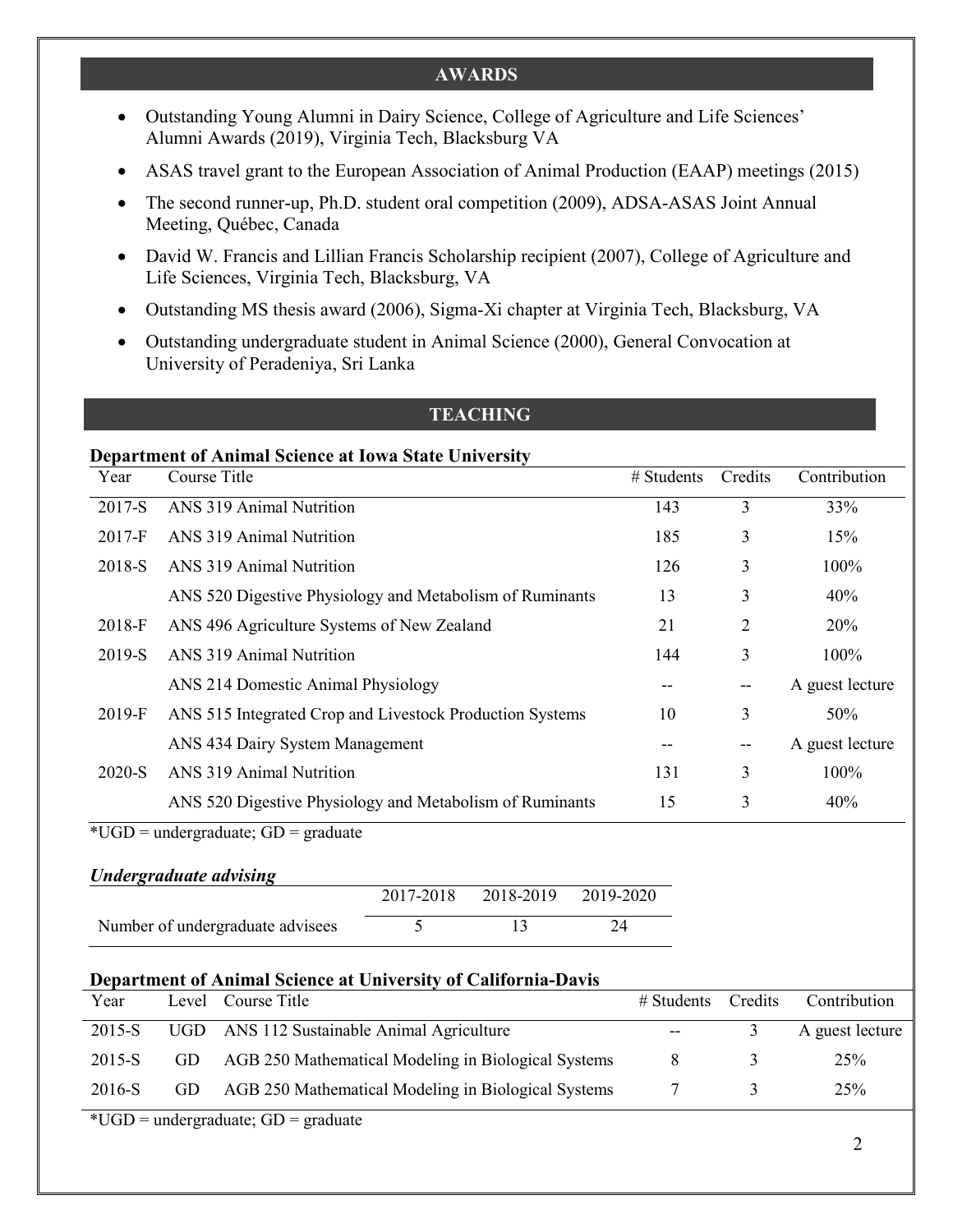# **SERVICES**

## **Iowa State University**

|              | Since Jan-2020 Graduate Student Affairs Committee of the Department of Animal Science     |
|--------------|-------------------------------------------------------------------------------------------|
|              | 2017-present Reviewing graduate application for animal science (as requested by the DOGE) |
|              | 2019-present Study Abroad Committee of the Department of Animal Science                   |
|              | 2017-present Chuck Wagon Breakfast/Graduate BBQ committee of the Dept. of Animal Science  |
|              | 2019-present Adviser for the Dairy Science Club                                           |
|              | 2018-present Mentor in the First-Year Honors Mentor Program                               |
|              | 2018-present Mentor in the Science with Practice Program                                  |
|              | 2018 & 2019 Judge in the Borlaug graduate and undergraduate student poster competition    |
| 2017-2018    | Volunteer in June dairy month open house at ISU Dairy                                     |
| 2019         | Volunteer in Animal Science undergraduate orientation                                     |
| <b>Other</b> |                                                                                           |
| 2020         | Chair of NC2040 Hatch Multistate Research Project                                         |
| 2019         | Secretary of NC2040 Hatch Multistate Research Project                                     |
| 2019         | Moderator of an oral presentation session in the ADSA meeting in Cincinnati, 2019         |
|              | 2014-present Peer reviewer of Journal of Dairy Science and Journal of Animal Science      |
|              | 2016-present Peer reviewer of Journal of Agricultural Science and PLOS ONE Journal        |

### **GRADUATE ADVISING & RESEARCH TRAINING**

# *Graduate student major advisor at ISU*

| Student name            | Degree | Period                   | <b>Status</b>    |
|-------------------------|--------|--------------------------|------------------|
| H.K.J.P. Wickramasinghe | MS     | June 2017 - July 2019    | Graduated        |
| A. J. Kramer            | MS     | January 2018 - July 2018 | Did not complete |
| J. V. V. Silva          | MS     | January 2019 - present   | In progress      |
| S. Stepanchenko         | MS     | August 2019 - present    | In progress      |
| M. J. Oconitrillo       | MS     | January 2020 - present   | In progress      |
| H.K.J.P. Wickramasinghe | PhD    | August 2019 - present    | In progress      |

## *Postdoctoral mentorship at ISU*

| Name             | Period               | Dutcome)                                         |
|------------------|----------------------|--------------------------------------------------|
|                  |                      | Graduate students were trained on proteomics and |
| Shanthi Ganeshan | January to May -2019 | immunocytochemistry analyses                     |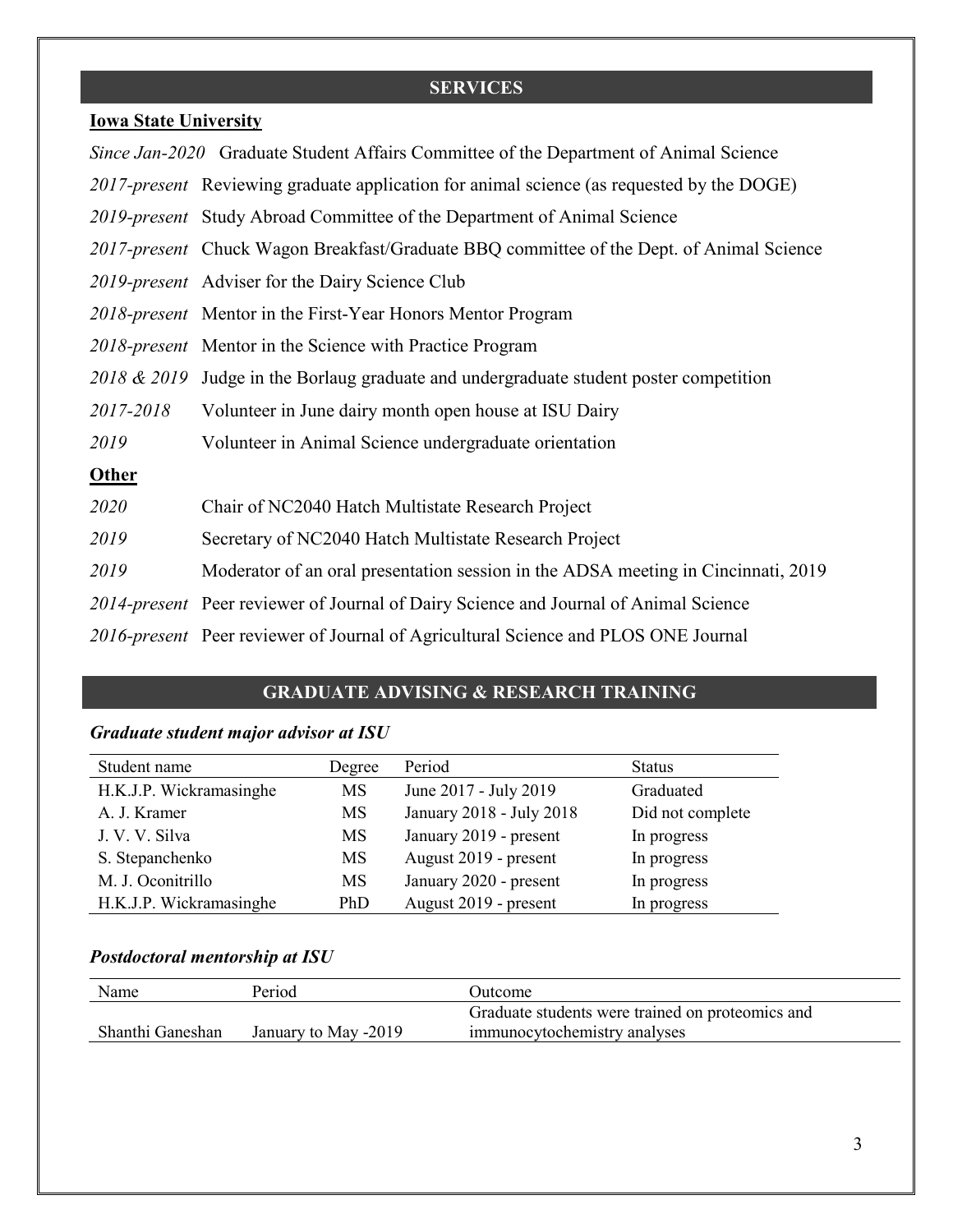# *Graduate program of study committee member at ISU*

| <b>Student Name</b>   | Degree | Major Advisor (Institute)            | <b>Status</b>     |
|-----------------------|--------|--------------------------------------|-------------------|
| Carrie Shouse         | MS     | Lance Baumgard (ISU)                 | Graduated in 2018 |
| Henk van Lingen       | PhD    | Jan Dijkstra (Wageningen University) | Graduated in 2018 |
| <b>Brooke Dooley</b>  | MS     | Hugo Ramirez (ISU)                   | Graduated in 2019 |
| Mohammad Al-Qaisi     | PhD    | Lance Baumgard (ISU)                 | Graduated in 2019 |
| Adeline Baugauin      | PhD    | Cecile Martin (INRA, France)         | Graduated in 2019 |
| Layla King            | MS     | Howard Tyler (ISU)                   | In progress       |
| <b>Brady Goetz</b>    | MS     | Lance Baumgard (ISU)                 | In progress       |
| Erin Horst            | PhD    | Lance Baumgard (ISU)                 | In progress       |
| Megan Abeyta          | PhD    | Lance Baumgard (ISU)                 | In progress       |
| Crystal Roach         | PhD    | Aileen Keating (ISU)                 | In progress       |
| Elizabeth Messersmith | PhD    | Stephanie Hansen (ISU)               | In progress       |

*Undergraduate research mentorship at ISU*

| <b>Student Name</b> | Program               | Semester    |
|---------------------|-----------------------|-------------|
| Jacob Reichert      | First-year honors     | 2018-Spring |
| Nadiia Stepanchenko | Science with practice | 2018-Fall   |
| Erin Kay            | First-year honors     | 2019-Spring |
| Angel Newman        | First-year honors     | 2019-Spring |
| Nadiia Stepanchenko | Science with practice | 2019-Spring |
| Emma Kelly          | First-year honors     | 2020-Spring |
|                     |                       |             |

*International scholar and student mentorship*

| Name                                  | Degree    | Institute                                       | Year      |
|---------------------------------------|-----------|-------------------------------------------------|-----------|
| <b>Iowa State University</b>          |           |                                                 |           |
| Xinyuan Zhang                         | Undergrad | Northeast Agricultural University, China        | 2018      |
| Can Ayhan Kaya                        | Postdoc   | Dicle University, Turkey                        | 2018-2019 |
| Yan Zhiyao                            | Undergrad | Northeast Agricultural University, China        | 2019      |
| Roberta Manconi                       | MS        | University of Sassari, Italy                    | 2019      |
| <b>University of California-Davis</b> |           |                                                 |           |
| Maria Azevedo                         | MS        | Wageningen University, the Netherlands          | 2016      |
| Kate Taylor                           | MS        | Wageningen University, the Netherlands          | 2015      |
| Gregorio Alverez                      | Postdoc   | Universidad Autonoma de San Luis Potosi, Mexico | 2014      |
| Adeline Bougouin                      | MS        | Wageningen University, the Netherlands          | 2013      |
| Carlos Fernandez                      | Postdoc   | Universitat Politecnica de Valencia, Spain      | 2013      |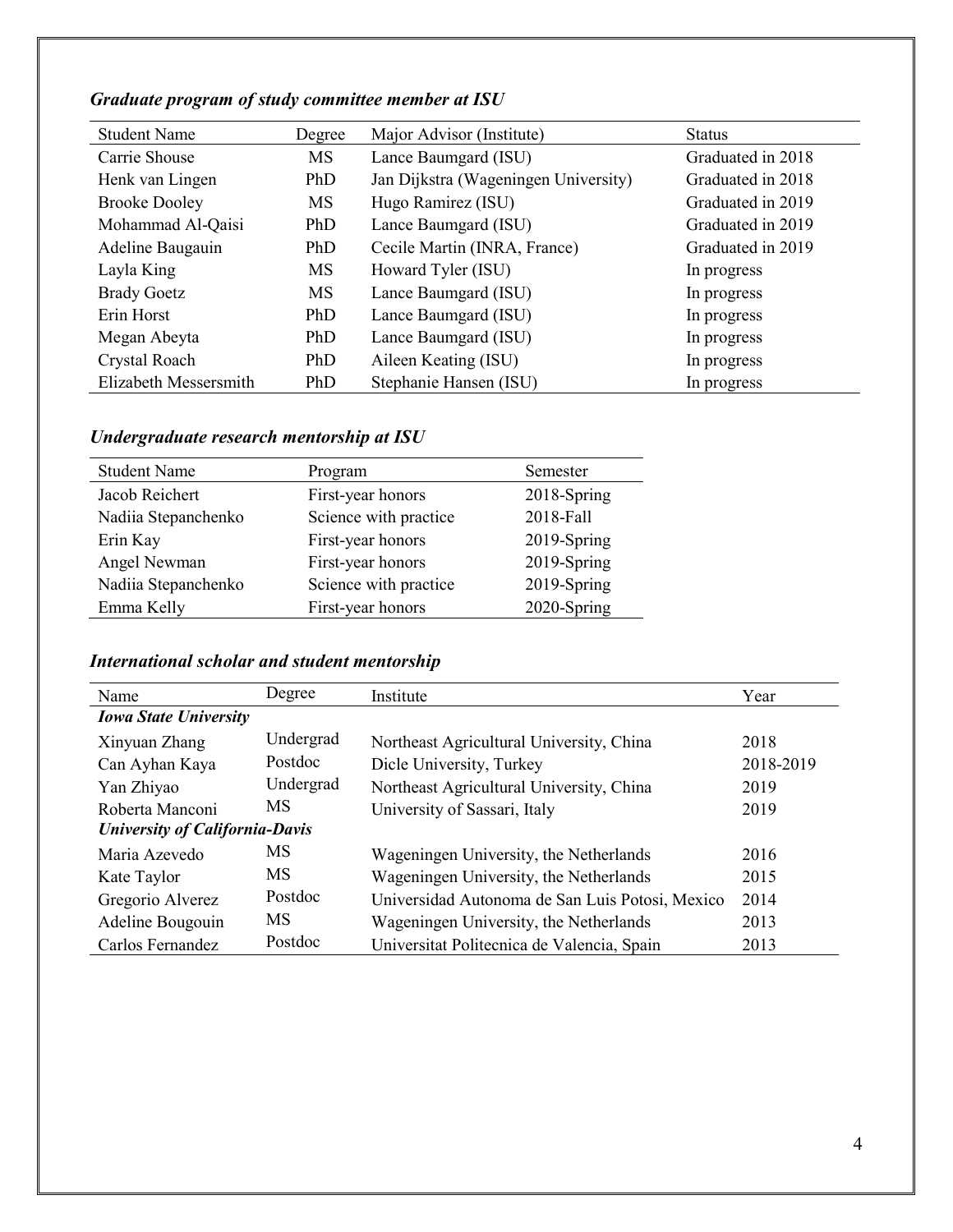#### **SPEAKER INVITATIONS**

| Year | Title of the talk                                                               | Conference                                                                           |
|------|---------------------------------------------------------------------------------|--------------------------------------------------------------------------------------|
| 2020 | Dietary protein to milk protein; troubleshooting<br>low milk protein efficiency | Northwest Dairy Nutrition Conference,<br>Chandelle, AZ (February 6, 2020)            |
| 2019 | Cross validation and bootstrapping                                              | Modeling Workshop, Animal Nutrition<br>Program, Cincinnati, OH (June 23, 2019)       |
| 2019 | Beyond lysine and methionine: what have we<br>learned about histidine?          | Four-state dairy nutrition and management<br>conference, Dubuque, IA (June 12, 2019) |
| 2017 | Amino acids: roles beyond being the precursors<br>for protein synthesis         | Four-state dairy nutrition and management<br>conference, Dubuque, IA (June 14, 2017) |
| 2015 | A mechanistic model of water partitioning in<br>dairy cows                      | EAAP annual meeting, Warsaw, Poland<br>(September 1, 2015)                           |

#### **PUBLICATIONS**

#### *Google scholar as of 04/28/2020*



#### **Peer-reviewed Journal Articles**

- 1. Hernández, J. C. A., R. V. Alberto, E. Kebreab , **J.A.D.R.N. Appuhamy**, H. C. Dougherty, O. C. Ortega, M. G. Ronquillo. **2020***.* Effect of forage to concentrate ratio and fat supplementation on milk composition in dairy sheep: A meta-analysis. Livestock Science (accepted)
- 2. McCarthy, C. S., B. C. Dooley, E. H. Branstad, A. J. Kramer, E. A. Horst, E. J. Mayorga, M. Al-Qaisi, M. A. Abeyta, G. Perez-Hernandez, B. M. Goetz, A. R. Castillo, M. R. Knobbe, C. A. Macgregor, J. P. Russi, **J. A. D. R. N. Appuhamy**, L. H. Baumgard, and H. A. Ramirez-Ramirez. **2020**. Energetic metabolism, milk production, and inflammatory response of transition dairy cows fed rumen-protected glucose. J. Dairy Sci. (*in press*)
- 3. Wickramasinghe H. K. J. P., J. M. Anast, S. Schmitz-Esser, N. V. L. Serão, and **J. A. D. R. N. Appuhamy** . **2020**. Beginning to offer drinking water at birth increases the species richness and the abundance of Faecalibacterium and Bifidobacterium in the gut of pre-weaned dairy calves. J. Dairy Sci. 103: 4262-4274
- 4. Wickramasinghe, J, A. J. Kramer, and **J. A. D. R. N. Appuhamy**. **2019**. Drinking water intake of newborn dairy calves and its effects on feed intake, growth performance, health status, and nutrient digestibility. J. Dairy Sci. 102: 377-387.
- 5. Bougouin, A. **J. A. D. R. N. Apphuamy**, A. Ferlay, E. Kebreab, C. martin, P. J. Moate, C. Benchaar, P. Lund, M. Eugene**. 2019**. Individual milk fatty acids are potential predictors of enteric methane emissions from dairy cows fed a wide range of diets: Approach by metaanalysis. J. Dairy Sci. (102): 10616-10631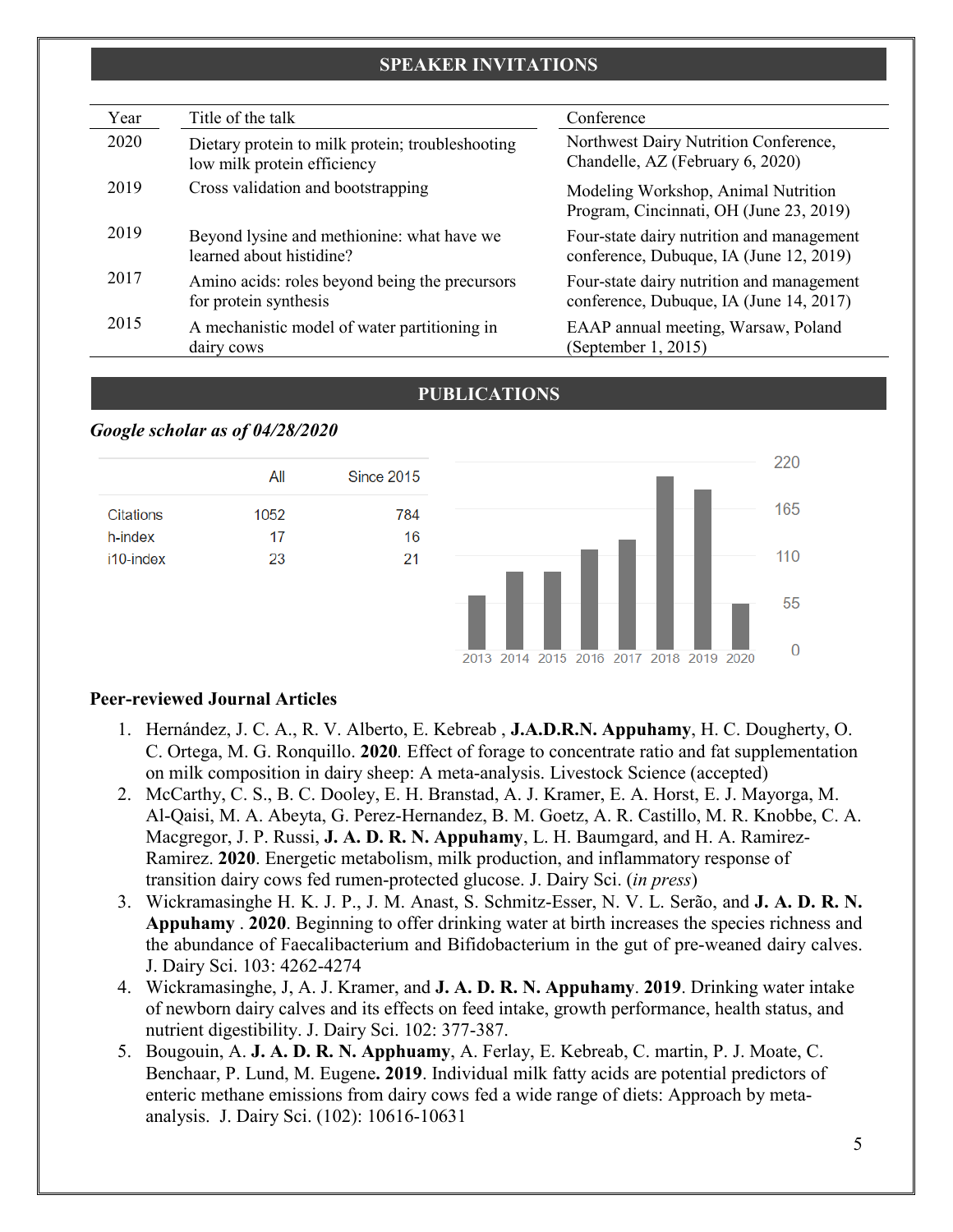- 6. Roque, B. M., G. C. Reyes, T.A. Tewoldebrhan, **J.A.D.R.N. Appuhamy**, J-J. Lee, S. Seo, and E. Kebreab. **2019**. Exogenous β-mannanase supplementation improved immunological and metabolic responses in lactating dairy cows. J. Dairy Sci. (102): 4198-4204
- 7. **Appuhamy, J. A. D. R. N.**, L. E. Moraes, C. Wagner-Riddle, D. P. Casper, E. Kebreab. **2018**. Predicting manure volatile solid output of lactating dairy cows. J. Dairy Sci. 101: 820-829
- 8. Biswas, S., M. Niu, P. Pandey, **J. A. D. R. N. Appuhamy**, A. B. Leytem, E. Kebreab, R. S. Dungan. **2018**. Effect of dairy manure storage conditions on the survival of E. coli O157: H7 and Listeria. J. Environ Qual. 47: 185-189
- 9. Niu M., **J. A. D. R. N. Appuhamy**, R. Dungan, E. Kebreab, A. Leytem. **2017**. Effects of diet and manure storage method on carbon and nitrogen dynamics during storage and plant nitrogen uptake. Agric. Ecosyst. Environ. 250:51-58.
- 10. Roque, B. M., **J. A. D. R. N. Appuhamy,** E. Kebreab, P. J. Kononoff. **2017**. [Role](https://www.researchgate.net/publication/318967324_Role_of_exogenous_enzyme_supplementation_to_improve_nutrition_and_health_of_ruminants?_iepl%5BviewId%5D=zTzLg4PROdbDqkUxAvKcSDnw&_iepl%5BprofilePublicationItemVariant%5D=default&_iepl%5Bcontexts%5D%5B0%5D=prfpi&_iepl%5BtargetEntityId%5D=PB%3A318967324&_iepl%5BinteractionType%5D=publicationTitle) of exogenous enzyme [supplementation](https://www.researchgate.net/publication/318967324_Role_of_exogenous_enzyme_supplementation_to_improve_nutrition_and_health_of_ruminants?_iepl%5BviewId%5D=zTzLg4PROdbDqkUxAvKcSDnw&_iepl%5BprofilePublicationItemVariant%5D=default&_iepl%5Bcontexts%5D%5B0%5D=prfpi&_iepl%5BtargetEntityId%5D=PB%3A318967324&_iepl%5BinteractionType%5D=publicationTitle) to improve nutrition and health of ruminants. Broadening Horizons. [https://www.feedipedia.org](https://www.feedipedia.org/)
- 11. Tewoldebrhan, T. A.**, J. A. D. R. N**. **Appuhamy**, J-J. Lee, M. Niu, S. Seo, S. Jeong, E. Kebreab. **2017**. Exogenous β-mannanase (CTCZYME) improved feed conversion efficiency and reduced somatic cell count in dairy cattle. J. Dairy Sci. 100: 244-252
- 12. Taylor, K., **J. A. D. R. N. [Appuhamy](http://www.ncbi.nlm.nih.gov/pubmed?term=Appuhamy%20JA%5BAuthor%5D&cauthor=true&cauthor_uid=24902701)**, J. [Dijkstra, E. Kebreab.](http://www.ncbi.nlm.nih.gov/pubmed?term=Dijkstra%20J%5BAuthor%5D&cauthor=true&cauthor_uid=24902701) **2016**. Development of mathematical models to predict calcium, magnesium and selenium excretion from lactating Holstein cows. Anim. Prod. Sci. 58: 489-498
- 13. **Appuhamy, J. A. D. R. N**., J. V. Judy, E. Kebreab, P. J. Kononoff. **2016**. Prediction of drinking water intake by dairy cows. J. Dairy Sci. 99: 7191-7205
- 14. **Appuhamy, J. A. D. R. N**., J. France, E. Kebreab. **2016**. Models for predicting enteric methane emissions from dairy cows in North America, Europe, and Australia and New Zealand. Global Change Biol. 22: 3039-3056
- 15. Jayasundara S., **J. A. D. R. N. Appuhamy**, E. Kebreab, C. Wagner-Riddle. **2016**. Methane and nitrous oxide emissions from Canadian dairy farms and mitigation options: An updated review. Can. J. Anim. Sci. 96: 306-331
- 16. Castro, J. J., S. I. Arriola-Apelo, **J. A. D. R. N. Appuhamy**, M. Hanigan. **2016**. Development of a model describing regulation of casein synthesis by the mammalian target of rapamycin (mTOR) signaling in response to insulin, amino acids, and acetate. J. Dairy Sci. 99: 6714-6736
- 17. Niu M., **J. A. D. R. N. Appuhamy**, A. Leytem, R. Dungan, E. Kebreab. **2016**. Effect of dietary crude protein and forage contents on enteric methane emissions and nitrogen excretion from dairy cows simultaneously. Anim. Prod. Sci. 56: 312-321
- 18. Santiago-Juarez perez B., L. Moraes, **J. A. D. R. N. Appuhamy**, W. Pellikaan, D. Casper, J. Tricario, E. Kebreab. **2016**. Prediction and evaluation of enteric methane emissions from lactating dairy cows using different levels of covariate information. Anim. Prod. Sci. 56: 557- 564
- 19. Alvarez-Fuentes, G., **J. A. D. R. N. [Appuhamy](http://www.ncbi.nlm.nih.gov/pubmed?term=Appuhamy%20JA%5BAuthor%5D&cauthor=true&cauthor_uid=24902701)**, E. [Kebreab.](http://www.ncbi.nlm.nih.gov/pubmed?term=Kebreab%20E%5BAuthor%5D&cauthor=true&cauthor_uid=24902701) **2016**. Prediction of phosphorus output in manure and milk by lactating dairy cows. J. Dairy Sci. 99: 771-782
- 20. **Appuhamy, J. A. D. R. N**., L. E. Moraes, C. Wagner-Riddle, D. P. Casper, J. France, E. Kebreab. **2014**. Development of mathematical models for determining volume and nutrient composition of fresh manure from lactating Holstein dairy cows. Anim. Prod. Sci. 54:1927- 1938
- 21. **Appuhamy, J. A. D. R. N**., C. Wagner-Riddle, D. P. Casper, J. France, E. Kebreab. **2014**. Quantifying body water kinetics and fecal and urinary water output from lactating Holstein dairy cows. J. Dairy Sci. 97: 6177-6195
- 22. **Appuhamy, J. A. D. R. N**., E. Kebreab, M. Simon, R. Yada, L. P. Milligan, J. France. **2014**. Effects of diet and exercise interventions on diabetes risk factors in adults without diabetes: meta-analyses of controlled trials. Diabetology & Metabolic Syndrome, 6:127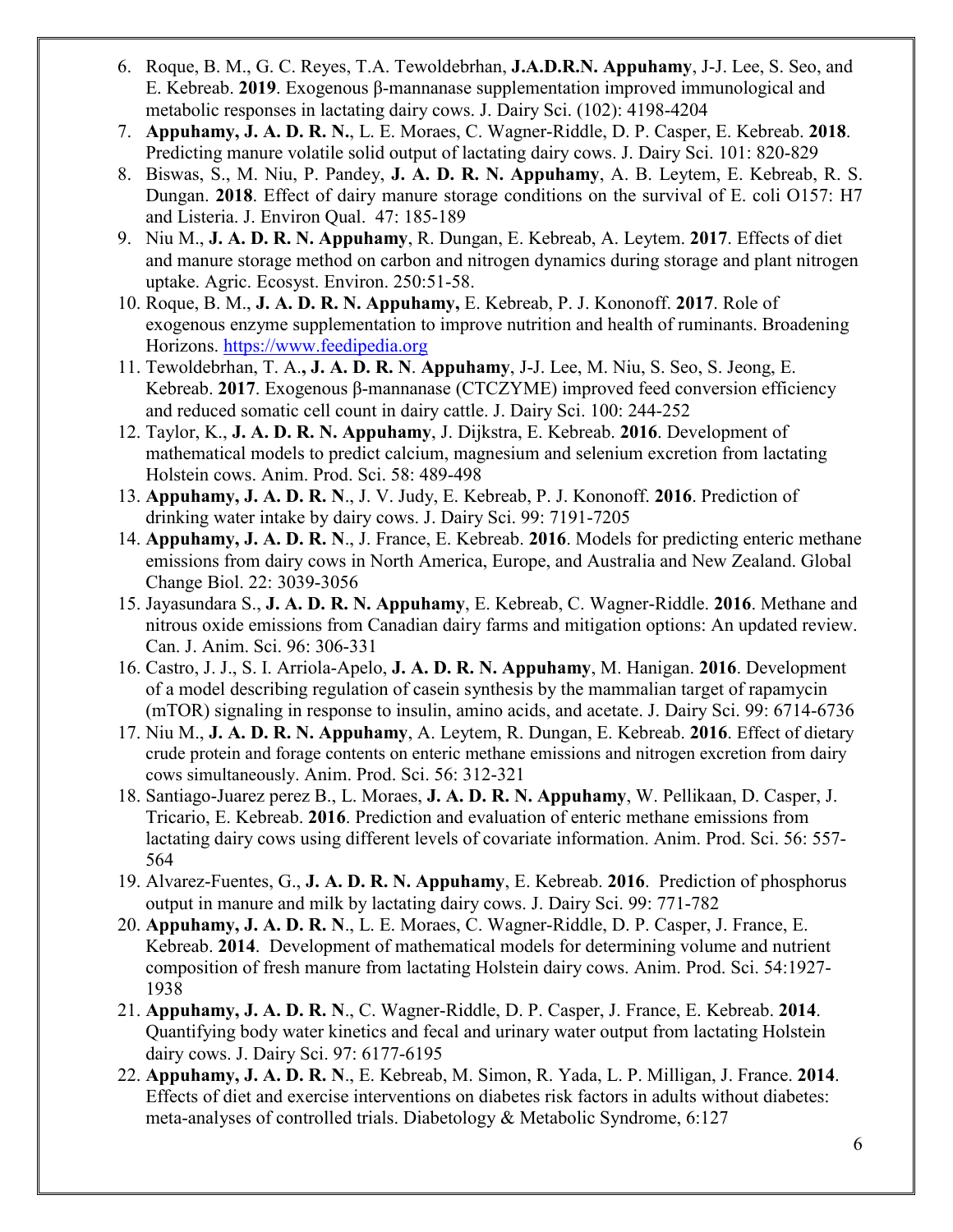- 23. [Bougouin A,](http://www.ncbi.nlm.nih.gov/pubmed?term=Bougouin%20A%5BAuthor%5D&cauthor=true&cauthor_uid=24902701) **J. A. D. R. N. [Appuhamy](http://www.ncbi.nlm.nih.gov/pubmed?term=Appuhamy%20JA%5BAuthor%5D&cauthor=true&cauthor_uid=24902701)**, E. [Kebreab,](http://www.ncbi.nlm.nih.gov/pubmed?term=Kebreab%20E%5BAuthor%5D&cauthor=true&cauthor_uid=24902701) J. [Dijkstra J,](http://www.ncbi.nlm.nih.gov/pubmed?term=Dijkstra%20J%5BAuthor%5D&cauthor=true&cauthor_uid=24902701) R. P. [Kwakkel,](http://www.ncbi.nlm.nih.gov/pubmed?term=Kwakkel%20RP%5BAuthor%5D&cauthor=true&cauthor_uid=24902701) J. [France.](http://www.ncbi.nlm.nih.gov/pubmed?term=France%20J%5BAuthor%5D&cauthor=true&cauthor_uid=24902701) **2014**. Effects of phytase supplementation on phosphorus retention in broilers and layers: A meta-analysis. Poult. Sci. 93(8):1981-92
- 24. **Appuhamy J. A. D. R. N**., W. A. Nayananjalie, E. M. England, D. E. Gerrard, R. M. Akers, and M. D. Hanigan. **2014**. Effects of AMP-activated protein kinase (AMPK) signaling and essential amino acids on mammalian target of rapamycin (mTOR) signaling and protein synthesis rates in mammary cells. J. Dairy Sci. 97(1): 419-29
- 25. **Appuhamy, J. A. D. R. N.**, A. B. Strathe, S. Jayasundara, C. Wagner-Riddle, J. Dijkstra, J. France, E. Kebreab. **2013**. [Anti-methanogenic effects of monensin in dairy and beef cattle: a](http://www.ncbi.nlm.nih.gov/pubmed/23769353)  [meta-analysis.](http://www.ncbi.nlm.nih.gov/pubmed/23769353) J. Dairy Sci. 96(8): 5161-73
- 26. **Appuhamy, J. A. D. R. N.**, E. Kebreab, and J. France. **2013**. [A mathematical model for](http://www.ncbi.nlm.nih.gov/pubmed/23608303)  determining age-specific diabetes [incidence and prevalence using body mass index.](http://www.ncbi.nlm.nih.gov/pubmed/23608303) Ann. Epidemiol. 23(5):248-54
- 27. Hanigan, M. D., **J. A. D. R. N. Appuhamy**, and P. Gregorini. **2013**. [Revised digestive](http://www.ncbi.nlm.nih.gov/pubmed/23587389)  [parameter estimates for the Molly cow model.](http://www.ncbi.nlm.nih.gov/pubmed/23587389) J. Dairy Sci. 96(6):3867-85
- 28. **Appuhamy, J. A. D. R. N**., N. A. Knoebel, W. A. Deepthi Nayananjalie, Jeffery Escobar, and Mark D. Hanigan. **2012**. Isoleucine and leucine independently regulate mTOR signaling and protein synthesis in MAC-T cells and bovine mammary tissue slices. J. Nutr. 142(3):484-491.
- 29. **Appuhamy, J. A. D. R. N**., A.L. Bell, W. A. Deepthi Nayananjalie, Jeffery Escobar, and Mark D. Hanigan. **2011**. Essential amino acids regulate both initiation and elongation of mRNA translation independent of insulin in MAC-T cells and bovine mammary tissue slices. J. Nutr. 141(6):1209-15.
- 30. **Appuhamy, J. A. D. R. N**., J. R. Knapp, O. Becvar, J. Escobar, M. D. Hanigan. **2011**. Effects of jugular-infused lysine, methionine, and branched-chain amino acids on milk protein synthesis in high producing dairy cows. J. Dairy Sci. 94(4):1952-60.
- 31. Rius A. G., **J. A. D. R. N. Appuhamy**, J. Cyriac, D. Kirovski, J. Escobar, M. C. McGilliard, B. J. Bequette, R. M. Akers, and M. D. Hanigan. **2010**. Regulation of protein synthesis in mammary glands of lactating dairy cows by starch and amino acids. J. Dairy Sci. 93(7):3114- 27
- 32. **Appuhamy, J. A. D. R. N.**, B.G. Cassell, and J.B. Cole. **2009**. Phenotypic and genetic relationships between common health disorders and milk and fat yield persistencies from producer recorded health data and test day yields. J. Dairy Sci. 92: 1785-95
- 33. [Toshniwal](http://lib.bioinfo.pl/auth:Toshniwal,JK) J. K., [C. D. Dechow,](http://lib.bioinfo.pl/auth:Dechow,CD) [B. G. Cassell,](http://lib.bioinfo.pl/auth:Cassell,BG) **[J. A. D. R. N. Appuhamy](http://lib.bioinfo.pl/auth:Appuhamy,JADRN)**, [G. A. Varga.](http://lib.bioinfo.pl/auth:Varga,GA) **2008**. [Heritability of electronically recorded daily body weight and correlations with yield, dry matter](http://lib.bioinfo.pl/pmid:18650298)  [intake, and body condition score.](http://lib.bioinfo.pl/pmid:18650298) J. Dairy Sci. 8:3201-10
- 34. **Appuhamy, J. A. D. R. N**., B.G. Cassell, C.D. Dechow, and J.B. Cole. **2007**. Phenotypic relationships between common health disorders in dairy cows to lactation persistency estimated from daily milk weight. J. Dairy Sci. 90:4424-34.

### **Conference Proceedings**

- **1. Appuhamy, R.,** J. M. Prestegaard, and M. D. Hanigan. **2020.** Dietary protein and troubleshooting low milk protein. Southwest Dairy Nutrition Conference 2020, February 4-6, Chandler, Arizona, <https://sw-nc.com/>
- **2.** Campos, L. M., A. G. Rius, D. Kirovski, **J. A. D. R. N. Appuhamy**, T. F. V. Bompadre, M. D. Hanigan. **2019**. Mammary gland amino acid affinity in response to different levels of dietary protein and insulin. Energy and protein metabolism and nutrition. EAAP Scientific Sries (Mario Luiz Chizzotti). Pp 395-396. Wageningen Publishers, Wageningen, the Netherlands.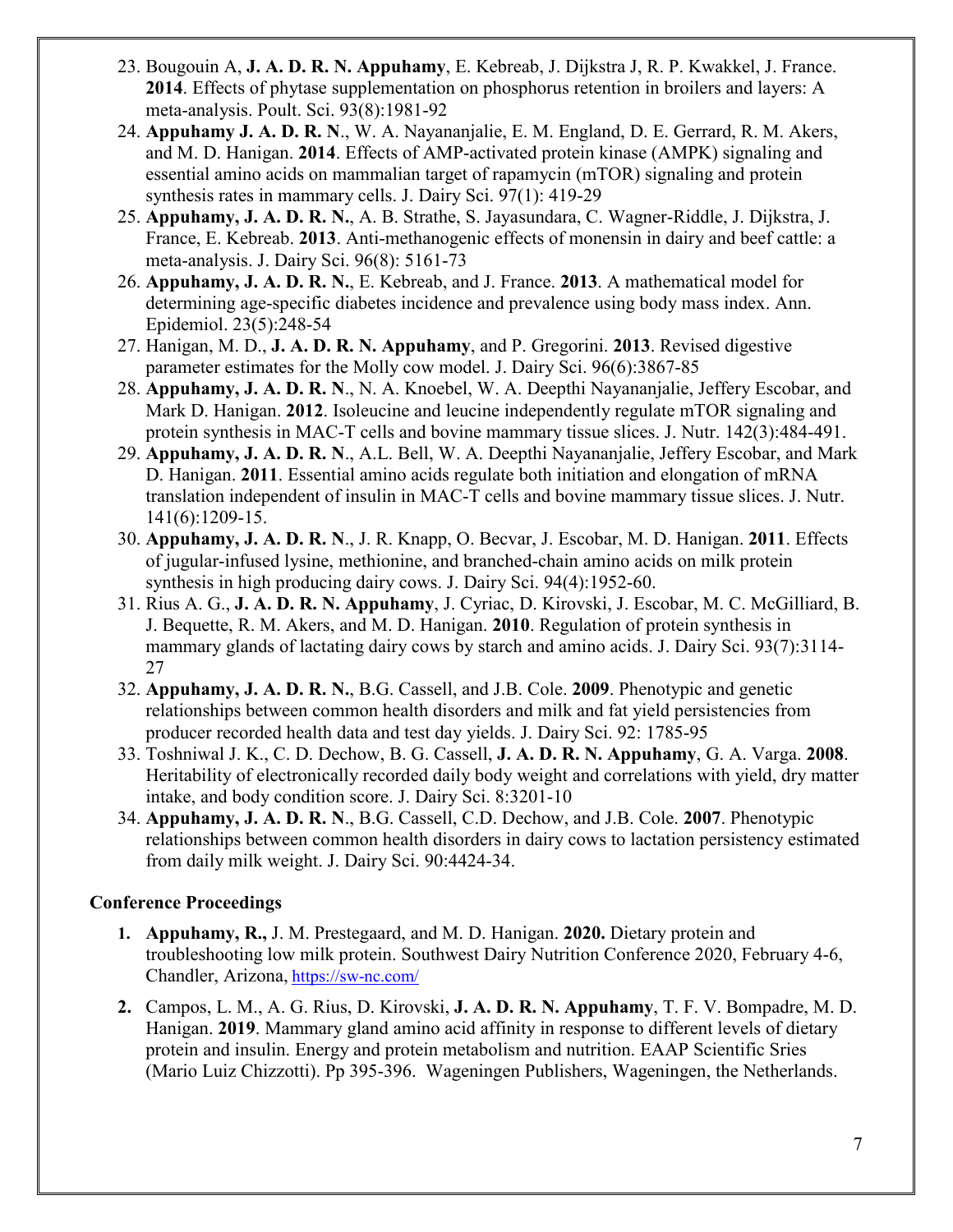- **3. Appuhamy, R. 2019**. Beyond lysine and methionine: what have we learned about histidine? Four-state dairy nutrition and management conference, June 12-13. Dubuque, Iowa. [http://fourstatedairy.org/proceedings/19\\_4state\\_proceedings.pdf](http://fourstatedairy.org/proceedings/19_4state_proceedings.pdf)
- **4. Appuhamy, R**. **2017**. Amino acids: roles beyond being the precursors for protein synthesis. Four-state dairy nutrition and management conference. June 14-15. Dubuque, Iowa. [https://wiagribusiness.org/fourstatedairy/2017/2017\\_4state\\_proceedings.pdf](https://wiagribusiness.org/fourstatedairy/2017/2017_4state_proceedings.pdf)
- **5. Appuhamy, J. A. D. R. N.,** and M. D. Hanigan. **2010**. Modeling the effects of insulin and amino acids on the phosphorylation of mTOR, Akt, and 4EBP1 in mammary cells. Modeling nutrient digestion and utilization in farm animals (D. Sauvant, J. Van Milgen, P. Faverdin and N. Friggens). pp 225-232. Wageningen Publishers, Wageningen, the Netherlands.

## **ISU Animal Industry Reports**

- 1. Wickramasinghe, J., and **R. Appuhamy**. **2019**. Effects of L-Glutamine supplementation on growth, starter intake and health of early-weaned dairy heifer calves", Animal Industry Report of Iowa State University.<https://www.iastatedigitalpress.com/air/article/id/7179/>
- 2. Wickramasinghe, J., and **R. [Appuhamy.](http://www.ncbi.nlm.nih.gov/pubmed?term=Appuhamy%20JA%5BAuthor%5D&cauthor=true&cauthor_uid=24902701) 2018**. Effects of age dairy calves first offered free drinking water on feed intake, growth, and health, Animal Industry Reports of Iowa State University. [https://lib.dr.iastate.edu/ans\\_air/vol664/iss1/31/](https://lib.dr.iastate.edu/ans_air/vol664/iss1/31/)

### **Extension articles citing the research**

- 1. Give newborn calves enough extra water. 2019. Calves. Dairy Global. [https://www.dairyglobal.net/Calves/Articles/2019/4/Give-newborn-calves-enough-extra-water-](https://www.dairyglobal.net/Calves/Articles/2019/4/Give-newborn-calves-enough-extra-water-413668E/)[413668E/](https://www.dairyglobal.net/Calves/Articles/2019/4/Give-newborn-calves-enough-extra-water-413668E/)
- 2. Koch, C. **2018**. Provide calves with water from the first day of life. PROTEIN-MARKET.de, [https://www.proteinmarkt.de/fachartikel/kw03-kaelber-ab-dem-ersten-lebenstag-mit-wasser](https://www.proteinmarkt.de/fachartikel/kw03-kaelber-ab-dem-ersten-lebenstag-mit-wasser-versorgen/)[versorgen/](https://www.proteinmarkt.de/fachartikel/kw03-kaelber-ab-dem-ersten-lebenstag-mit-wasser-versorgen/)
- 3. Dairy Research Bulleting- November **2018**. California Dairy Research Foundation. <http://cdrf.org/2018/12/07/dairy-research-bulletin-november-2018/>
- 4. Beyond Bypass. **2017**. New Frontiers in Amino Acid Research. Nutrition Plus Newsletter. Volume 13. http://www.dairynutritionplus.com/enewsletter/nutrition-plus/2017September

# **Abstracts presented in conferences**

- 1. Silva, J. V. V., L. Showman, H. K. J. P. Wickramasinghe, N. Stepanchenko, M. J. O. Hidalgo, M. A. Perera, **J. A. D. R. N. Appuhamy**. 2020. Elucidating the effects of branched-chain amino acid availability on lactose synthesis rates using mammary tissue slices and isotopelabelled glucose, Annual ADSA meeting-2020, West Palm Beach, FL (accepted)
- 2. Stepanchenko, N. , H. K. J. P. Wickramasinghe, E. A. Horst, J. V. V. Silva, M. E. O'Neal, S. Bas, F. Ribeiro, **J. A. D. R. N. Appuhamy**. 2020. The Effect of Natural Alkaloid Sanguinarine Supplementation on the Villus Length and Crypt Depth of the Calves. Annual ADSA meeting-2020, West Palm Beach, FL (accepted)
- 3. Wickramasinghe, H. K. J. P., N. Stepanchenko, C. A. Kaya, J. V. V. Silva, S. Bas, F. R. B. Ribeiro, **J. A. D. R. N. Appuhamy**. 2020. The effect of a sanguinarine supplementation on feed intake, weight gain, hematology and serum chemistry of calves. Annual ADSA meeting-2020, West Palm Beach, FL (accepted)
- 4. Wickramasinghe, H. K. J. P., C. A. Kaya, **J. A. D. R. N. Appuhamy**. **2019**. L-Glutamine improves weight gain and starter intake of Holstein heifer calves weaned early from a high volume of milk. J. Dairy Sci. 102 ( Suppl. 2): 167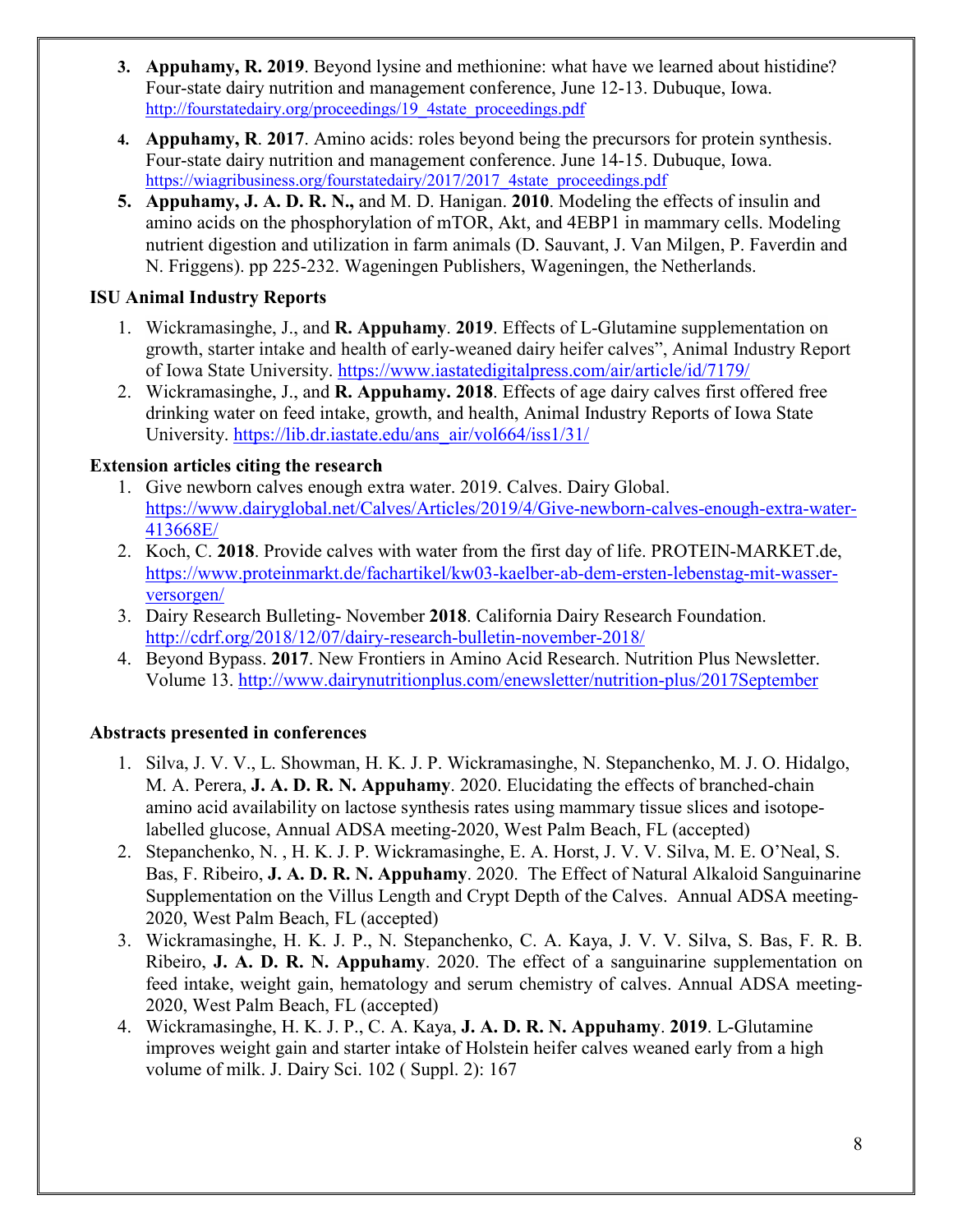- 5. Wickramasinghe, H. K. J. P., J. M. Anast, S. Schmitz-Esser, **J. A. D. R. N. Appuhamy**. **2019**. Offering drinking water from birth increased species richness in the gut of neonate dairy heifer calves. J. Dairy Sci. 102 ( Suppl. 1): 62
- 6. Silva, J. V. V., S. Ganesan, C. A. Kaya, H. K. J. P. Wickramasinghe, **J. A. D. R. N. Appuhamy**. **2019**. Effects of extracellular branched-chain amino acid availability on the abundance of GLUT1 in bovine mammary epithelial cells. J. Dairy Sci. 102 ( Suppl. 1): 339
- 7. Ganesan, S., J. V. V. Silva, C. A. Kaya, H. K. J. P. Wickramasinghe, H. K. J. P., **J. A. D. R. N. Appuhamy**. **2019**. Effects of extracellular branched-chain amino acid availability on proteins regulating fat synthesis in bovine mammary cells; a proteomics analysis. J. Dairy Sci. 102 ( Suppl. 1): 342
- 8. **Appuhamy, J. A. D. R. N**., L. E. Moraes. **2019**. Cross validation and bootstrapping: Part1 (Lecture). J. Dairy Sci. 102 ( Suppl. 1): 1
- 9. **Appuhamy, J. A. D. R. N**., L. E. Moraes. **2019**. Cross validation and bootstrapping: Part1 (Exercise). J. Dairy Sci. 102 ( Suppl. 1): 2
- 10. Kramer, A. J., H. A. Ramirez-Ramirez, and **J. A. D. R. N. Appuhamy**. **2018**. Effects of branched-chain amino acid supplementation in lactating dairy cows: A meta-analysis. J. Dairy Sci. Vol. 101, Suppl. 2
- 11. Kramer, A. J., and **J. A. D. R. N. Appuhamy**. **2018**. Effects of branched-chain amino acid infusions in lactating dairy cows: a meta-analysis. Canadian. J. Anim. Sci. Vol. 101, Suppl. 2
- 12. **Appuhamy, J. A. D. R. N.**, E. A. Horst, S. K. Kvidera, H. J. P. Wickramasinghe, and L. H. Baumgard**. 2018**. Acute immunoactivation is related to low plasma arginine and branchedchain amino acid concentrations in lactating dairy cows. J. Dairy Sci. Vol. 101, Suppl. 2
- 13. Wickramasinghe Kramer, H. J. P., A. J. Kramer, **J. A. D. R. N. Appuhamy**. **2018**. Offering drinking water at birth could improve growth performance and fiber digestibility in Holstein heifer calves. J. Dairy Sci. Vol. 101, Suppl. 2
- 14. M. Al-Qaisi, E. J. Mayorga, E. A. Horst, S. K. Kvidera, A. J. Kramer, C. S. McCarthy, M. A. Abeyta, S. L. Portner, B. M. Goetz, H. A. Ramirez-Ramirez, **J. A. D. R. N. Appuhamy**, L. L. Timms, and L. H. Baumgard. 2018. Validating a "heat stress" model: The effects of an electric heat blanket and nutritional plane on lactating dairy cows. J. Dairy Sci. (Suppl.2): 151.
- 15. M. Al-Qaisi, E. A. Horst, S. K Kvidera, A. J. Kramer, C. S. McCarthy, E. J. Mayorga, M. A. Abeyta, N. C. Upah, D. M. McKilligan, H. A. Ramirez-Ramirez, **J. A. D. R. N. Appuhamy**, L. L. Timms, and L. H. Baumgard. 2018. Effects of re-hydration therapy on body temperature indices in heat-stressed lactating cows. J. Dairy Sci. (Suppl.2): 281.
- 16. C. S. McCarthy, B. C. Dooley, E. H. Branstad, A. J. Kramer, E. A. Horst, E. J. Mayorga, M. Al-Qaisi, M. A. Abeyta, G. Preze-Hernandez, B. M. Goetz, A. R. Castillo, M. R. Knobbe, C. A. Macgregor, J. P. Russi, **J. A. D. R. N. Appuhamy**, H. A. Ramirez-Ramirez, L. H. Baumgard. 2018. Lactation performance and energetic metabolism of transition cows fed rumen protected glucose. J. Dairy Sci. (Suppl. 2): 414.
- 17. Roque B. M., G. C. Reyes, **J. A. D. R. N. [Appuhamy](http://www.ncbi.nlm.nih.gov/pubmed?term=Appuhamy%20JA%5BAuthor%5D&cauthor=true&cauthor_uid=24902701)**, T. A. Tewoldebrhan , J. J. Lee, S. Seo, and E. Kebreab. **2017**. Immunological and metabolic responses of lactating dairy cows fed diets supplemented with exogenous β-mannanase enzyme (CTCzyme). ADSA-2017, June 21-24, Pittsburgh, PA
- 18. **Appuhamy, J. A. D. R. N.,** and E. Kebreab. **2017**. Evaluation and comparison of dairy cow dry matter intake prediction models recommended by the intergovernmental panel on climate change. ADSA Annual Meeting. Pittsburg, PA, USA, 2017
- 19. Roque, B. M., G. C. Reyes, **J. A. D. R.N. Appuhamy**, T. A. Tewoldebrhan, J. J. Lee, S. Seo, and E. Kebreab. **2017**. Immunological and metabolic responses of lactating dairy cows fed diets supplemented with exogenous β-mannanase enzyme (CTCzyme). ADSA Annual Meeting. Pittsburg, PA, USA, 2017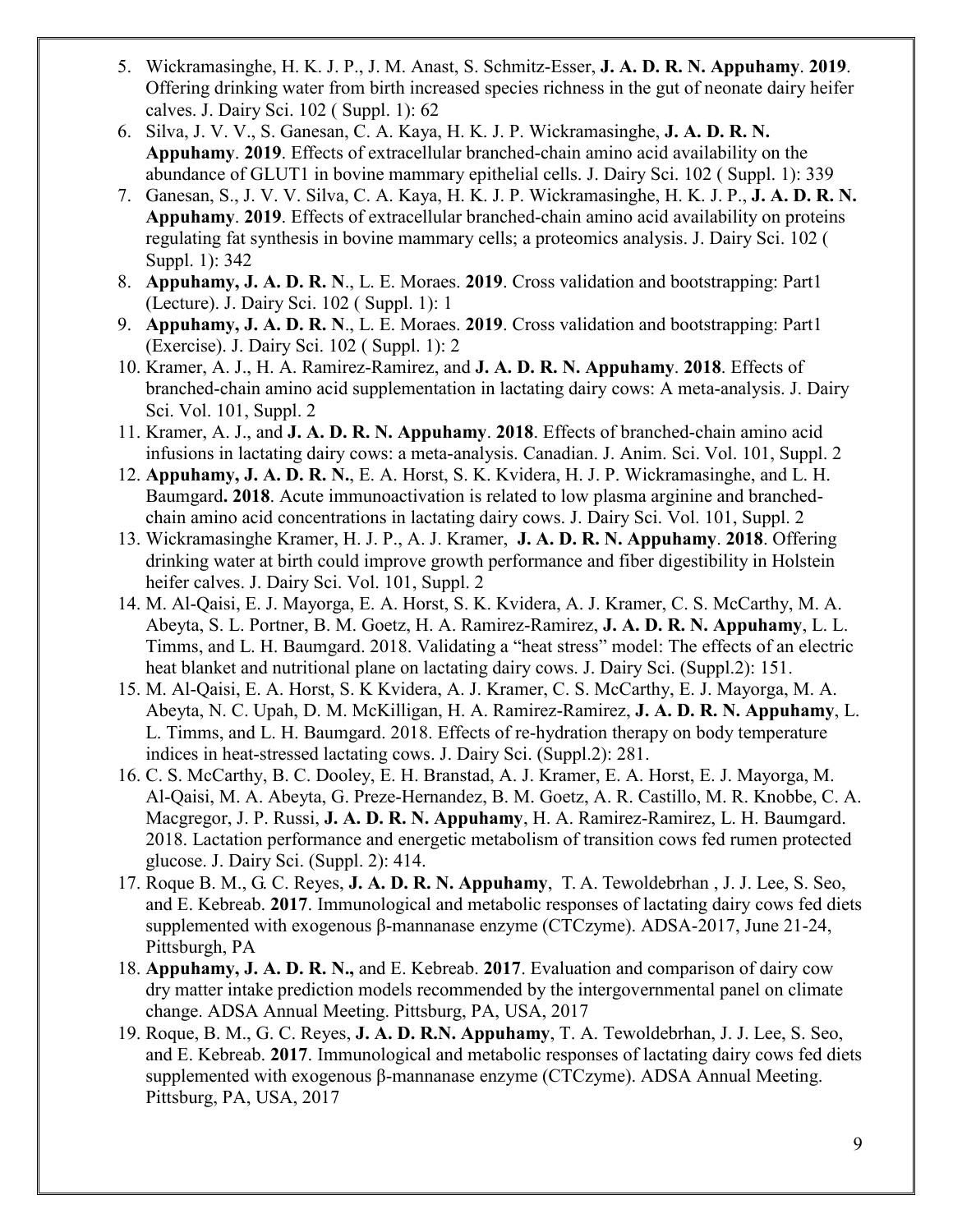- 20. **Appuhamy, J. A. D. R. N.**, L. E. Moraes, C. Wagner-Riddle, D. P. Casper, E. Kebreab. **2016**. Predicting manure volatile solid output of lactating dairy cows. JAM-2016 (*accepted*)
- 21. **Appuhamy, J. A. D. R. N.**, and E. Kebreab. **2015**. A mechanistic model of water partitioning in dairy cows: water use under climate change. EAAP meeting, Warsaw, Poland (Sept. 2015)
- 22. **Appuhamy, J. A. D. R. N.,** M. Niu, A. Leytem, R. Dungan, E. Kebreab. **2015**. Water partitioning in lactating Holstein cows fed two levels of dietary forage or crude protein contents under high ambient temperatures. JAM-2015, July 12-16, Orlando, Florida
- 23. **Appuhamy, J. A. D. R. N.,** M. Niu, T. Tewoldebrhan, A. Leytem, R. Dungan, E. Kebreab. **2015**. Sodium, Potassium, and Phosphorus in Saliva from Cows Fed Two levels of Dietary Forage or Crude Protein under High Ambient Temperature. JAM-2015, July 12-16, Orlando, Florida
- 24. Fernandez, C., **J. A. D. R. N. Appuhamy**, J. G. Fadel, E. Kebreab. **2014**. Mechanistic model for quantifying nitrogen excretions from Mediterranean dairy goats.  $8<sup>th</sup>$  International Workshop on Modelling Nutrient Digestion and Utilization in Farm Animals; September 15-17, Cairns, Australia
- 25. Fernandez, C., **J. A. D. R. N. Appuhamy**, J. G. Fadel, E. Kebreab. **2014**. Mechanistic model for quantifying nitrogen excretions from Mediterranean dairy goats. Proceedings of  $8<sup>th</sup>$ International Workshop on Modelling Nutrient Digestion and Utilization in Farm Animals; September 15-17, Cairns, Australia.
- 26. **Appuhamy, J. A. D. R. N**., E. Kebreab, J. France. **2013**. A mechanistic model for estimating water excretion in dairy cows. J. dairy Sci. Vol. 96., Suppl.1: 710
- 27. **Appuhamy, J. A. D. R. N**., A.B. Strathe, S. Jayasundara, C. Wagner-Riddle, J. Dijkstra, J. France, E. Kebreab. **2012**. [Effect of monensin on methane emissions in dairy cattle can be](https://scholar.google.com/scholar?oi=bibs&cluster=6661300330052561865&btnI=1&hl=en)  [explained by level of dry matter intake and fat content of the diet.](https://scholar.google.com/scholar?oi=bibs&cluster=6661300330052561865&btnI=1&hl=en) J. dairy Sci. Vol. 20: 628
- 28. **Appuhamy, J. A. D. R. N**., J. France. **2011**. A generic mathematical model for predicting disease prevalence and incidence with reference to diabetes. Can. J. Anim. Sci., 91: 717
- 29. Arriola, S., **J.A.D.R.N. Appuhamy**, M. D. hanigan. **2010**. [m-TOR independent model of](https://scholar.google.com/scholar?oi=bibs&cluster=10131152794339094615&btnI=1&hl=en)  [protein synthesis regulation by essential amino acids in mammary epithelial cells.](https://scholar.google.com/scholar?oi=bibs&cluster=10131152794339094615&btnI=1&hl=en) Energy and protein metabolism and nutrition, 247
- 30. Nayananjalie, W.A.D., A. Rius, D. Kirovski, **J.A.D.R.N. Appuhamy**, J. Escobar, M.D. Hanigan. 2010. [In vivo effects of insulin and dietary protein level on signaling proteins for](https://scholar.google.com/scholar?oi=bibs&cluster=5773559934657178929&btnI=1&hl=en)  [protein synthesis in the mammary glands of lactating dairy cows.](https://scholar.google.com/scholar?oi=bibs&cluster=5773559934657178929&btnI=1&hl=en) J. Dairy Sci. Vol. 93, Suppl. 1: 682
- 31. Evans, E. K., **J.A.D.R.N. Appuhamy**, and M. D. Hanigan. **2010**. The effects of leptin on phosphorylation of mTOR and rpS6 to signal protein synthesis in bovine mammary epithelial cells. J. Dairy Sci. Vol. 93, Suppl. 1: 390
- 32. Knoebel, N. A., **J. A. D. R. N. Appuhamy**, J. Escobar, M. D. Hanigan. **2010**. [Leucine had the](https://scholar.google.com/scholar?oi=bibs&cluster=11343422161626153823&btnI=1&hl=en)  [highest regulatory effects on protein synthesis in bovine mammary epithelial cells when added](https://scholar.google.com/scholar?oi=bibs&cluster=11343422161626153823&btnI=1&hl=en)  [to media deprived of other essential amino acids.](https://scholar.google.com/scholar?oi=bibs&cluster=11343422161626153823&btnI=1&hl=en) J. Dairy Sci. Vol. 93, Suppl. 1: 842-843
- 33. **Appuhamy, J.A.D.R.N**., T. R. Wiles, and M. D. Hanigan. **2010**. Regulatory effects of individual essential amino acids on casein synthesis rates in bovine mammary tissue slices. J. Dairy Sci. Vol. 93, Suppl. 1: 682
- 34. **Appuhamy, J.A.D.R.N**., J. Escobar, and M. D. Hanigan. **2010**. Effects of glucose and essential amino acids on phosphorylation of signaling proteins for protein synthesis in bovine mammary epithelial cells. J. Dairy Sci. Vol. 93, Suppl. 10: 549
- 35. **Appuhamy, J.A.D.R.N**., C. Bray, J. Escobar and M.D. Hanigan. **2009**. Effects of acetate and essential amino acids on protein synthesis signaling in bovine mammary epithelial cells invitro. J. Dairy Sci. 92, Suppl. 1:44.